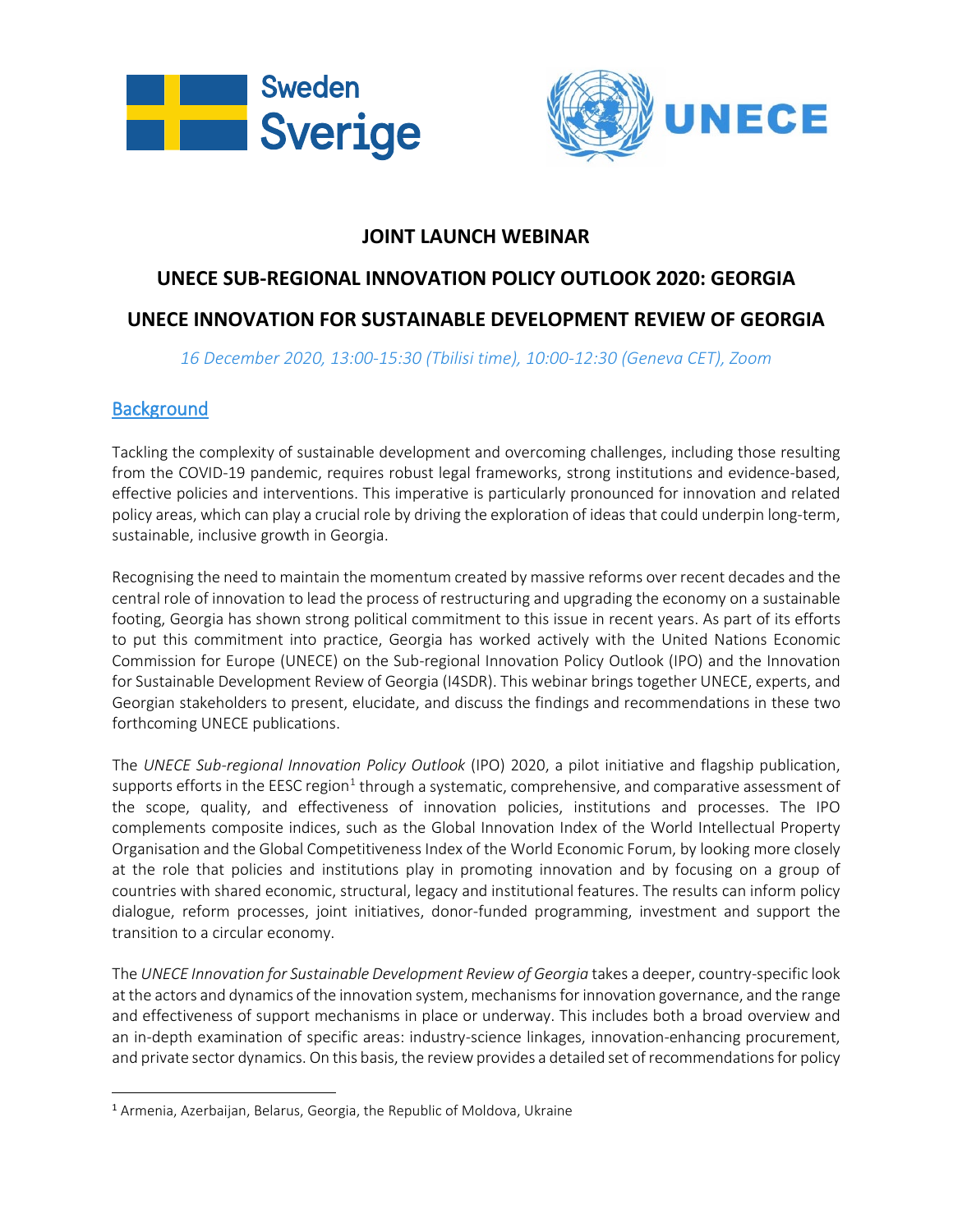and institutional reform and innovation, including measures to further mainstream a broad sustainable development perspective across policy areas related to enabling and promoting innovation.

We express our gratitude to the Government of Sweden, which has provided the extra-budgetary resources that made these initiatives possible.

#### **Participation**

This event brings together Georgian innovation stakeholders, international experts, international organisations and the UNECE secretariat. After the opening, the UNECE secretariat will present the main findings and recommendations of the Sub-regional Innovation Policy Outlook (IPO) and the Innovation for Sustainable Development Review of Georgia followed by an open discussion among participants.

Please note that the times indicated below are based on local Tbilisi time.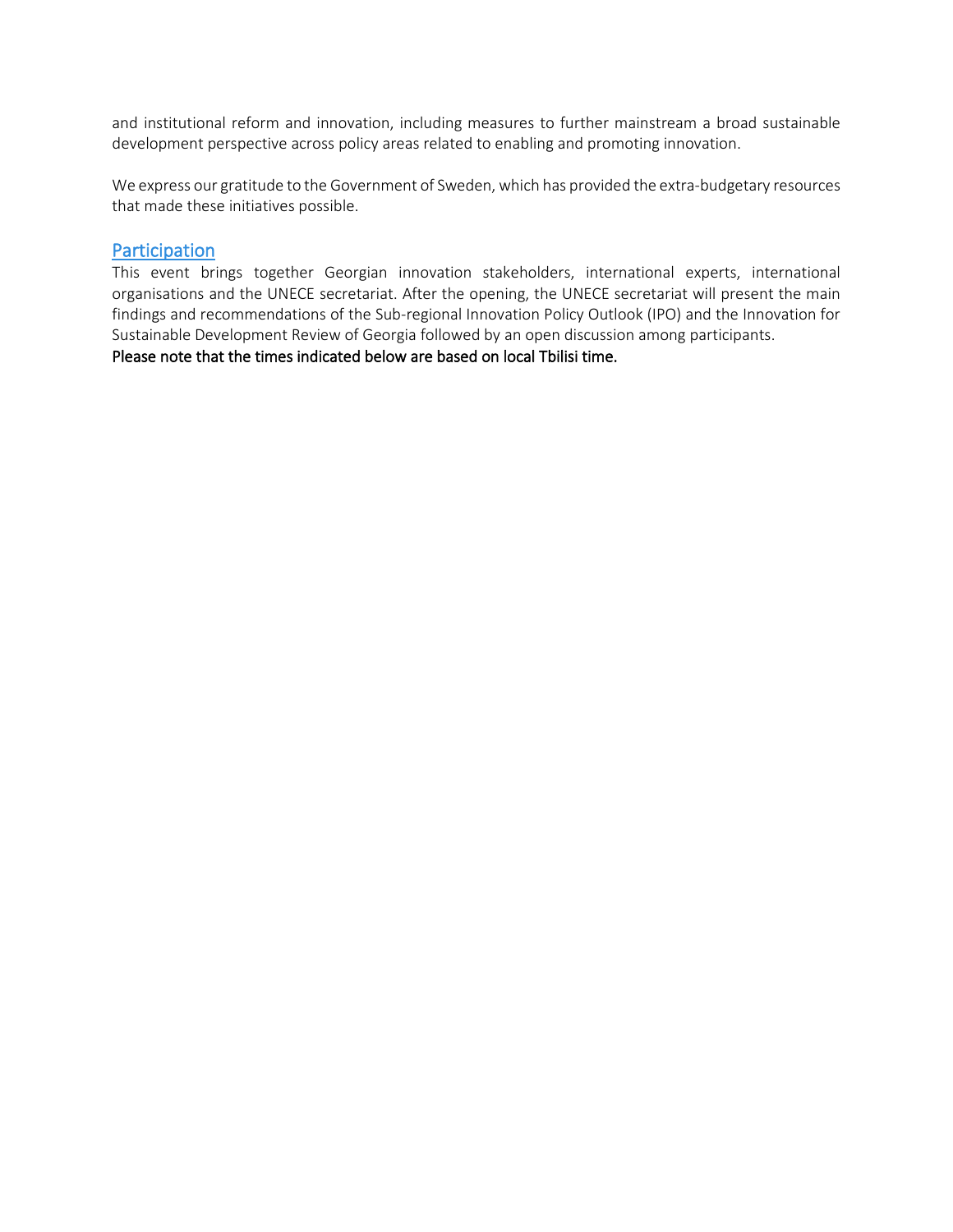# AGENDA

| 12:30-13:00                                                                                                                                      | <b>REGISTRATION AND LOG-IN ON ZOOM</b>                                                                                                                                                                                                                                                                                                                                                                                   |
|--------------------------------------------------------------------------------------------------------------------------------------------------|--------------------------------------------------------------------------------------------------------------------------------------------------------------------------------------------------------------------------------------------------------------------------------------------------------------------------------------------------------------------------------------------------------------------------|
| MODERATOR: Annie Vashakmadze, Head of Donor Relations and International Relations Department,<br>Georgia's Innovation & Technology Agency (GITA) |                                                                                                                                                                                                                                                                                                                                                                                                                          |
| $13:00 - 13:20$                                                                                                                                  | <b>OPENING</b><br>Ms. Olga Algayerova, Executive Secretary, UNECE<br>٠<br>Ms. Sabine Machl, UN Resident Coordinator in Georgia<br>٠<br>Mr. Avtandil Kasradze, Chair, Georgia's Innovation and Technology Agency (GITA)<br>٠<br>Ms. Tina Genebashvili, Embassy of Sweden in Tbilisi, Georgia<br>$\bullet$                                                                                                                 |
| $13:20 - 13:30$                                                                                                                                  | <b>CONTEXT AND BACKGROUND OF THE IPO AND THE NATIONAL REVIEW</b>                                                                                                                                                                                                                                                                                                                                                         |
|                                                                                                                                                  | Ms. Elisabeth Tuerk, Director, Economic Cooperation and Trade Division, UNECE                                                                                                                                                                                                                                                                                                                                            |
| $13:30 - 14:15$                                                                                                                                  | <b>CORE FINDINGS AND RECOMMENDATIONS OF THE OUTLOOK AND REVIEW</b>                                                                                                                                                                                                                                                                                                                                                       |
|                                                                                                                                                  | Mr. Anders Jönsson, Chief, Innovative Policies Development Section, UNECE<br>٠<br>Mr. Jakob Fexer, Economic Affairs Officer, Innovative Policies Development<br>$\bullet$<br>Section, UNECE<br>Mr. Rumen Dobrinsky, European Alliance for Innovation<br>$\bullet$<br>Mr. Ralph Heinrich, Economic Affairs Officer, UNECE<br>$\bullet$                                                                                    |
| $14:15 - 15:00$                                                                                                                                  | PANEL DISCUSSION: RECENT POLICY DEVELOPMENTS AND PLANNED REFORMS                                                                                                                                                                                                                                                                                                                                                         |
|                                                                                                                                                  | Moderator: Mr. Christopher Athey, Economic Affairs Officer, UNECE                                                                                                                                                                                                                                                                                                                                                        |
|                                                                                                                                                  | Statements by:                                                                                                                                                                                                                                                                                                                                                                                                           |
|                                                                                                                                                  | Mr. Avtandil Kasradze, Chair, GITA<br>٠<br>Mr. Alexander Khvtisiashvili, Deputy Minister of Foreign Affairs<br>$\bullet$<br>Mr. Kakha Demetrashvili, Deputy Chairperson, State Procurement Agency<br>٠<br>Ms. Manana Pruidze, Deputy Chairperson, Sakpatenti<br>Other stakeholders in the national innovation system<br>$\bullet$                                                                                        |
|                                                                                                                                                  | Expert commentary: IPO and Review authors                                                                                                                                                                                                                                                                                                                                                                                |
|                                                                                                                                                  | Mr. Rafis Abazov, UN Development Programme, Ms. Hana Daoudi, Economic Affairs<br>Officer, Market Access Section, UNECE; Mr. Rumen Dobrinsky, European Alliance for<br>Innovation; Ms. Yelena Kalyuzhnova, Director, the Centre for Euro-Asian Studies,<br>University of Reading; Mr. Dmitry Plekhanov, UNECE consultant; Mr. Slavo Radosevic,<br>Professor of Industry and Innovation Studies, University College London |
| $15:00 - 15:15$                                                                                                                                  | <b>QUESTIONS AND ANSWERS</b>                                                                                                                                                                                                                                                                                                                                                                                             |
| $15:15 - 15:30$                                                                                                                                  | SUMMARY AND CLOSING BY UNECE SECRETARIAT AND GITA                                                                                                                                                                                                                                                                                                                                                                        |
|                                                                                                                                                  | Ms. Annie Vashakmadze, Head of Donor Relations and International Relations<br>$\bullet$<br>Department, Georgia's Innovation & Technology Agency (GITA)<br>Mr. Anders Jönsson, Chief, Innovative Policies Development Section, UNECE                                                                                                                                                                                      |